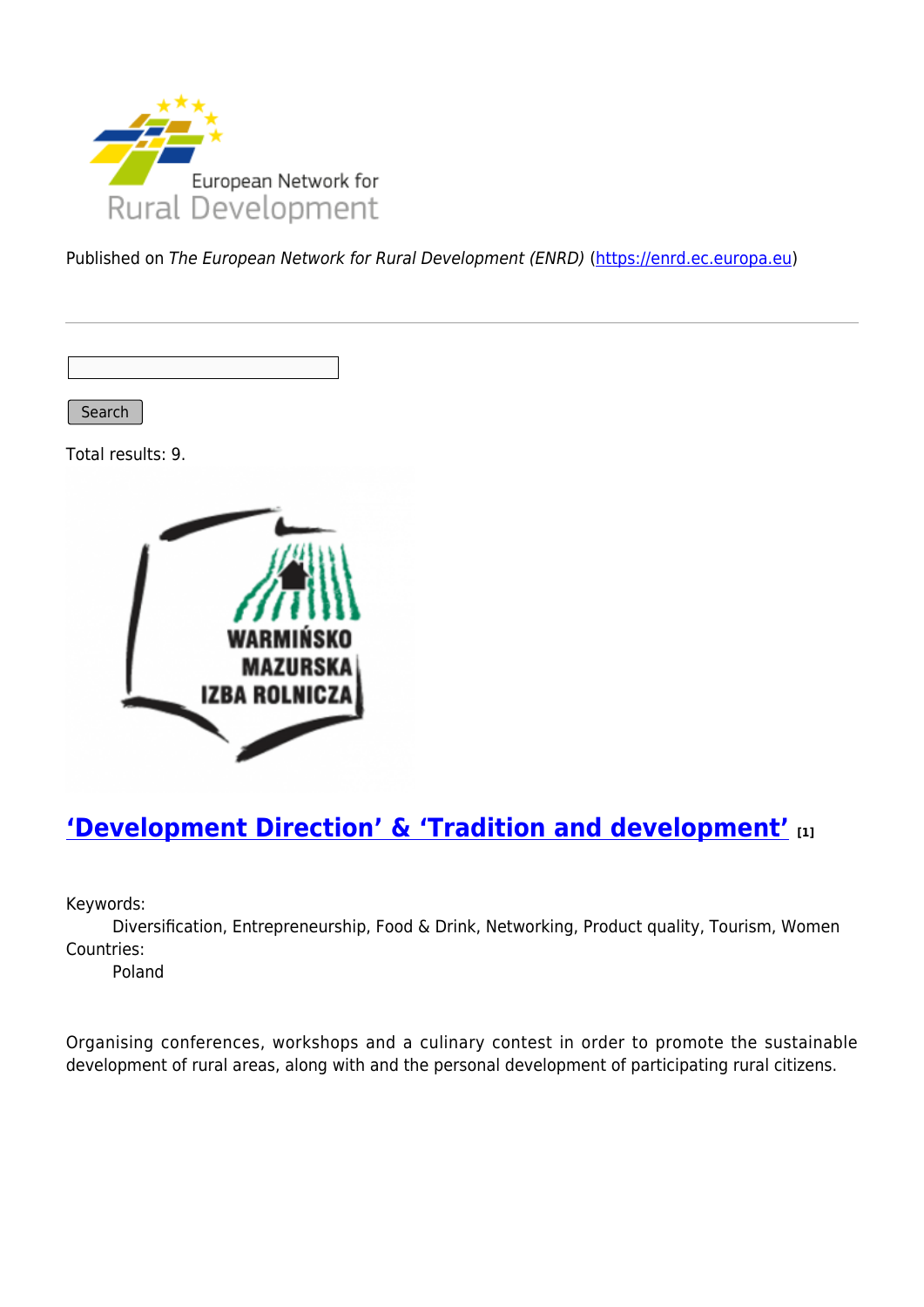

# **[Supporting the Culinary Trail of the Opolskie Voivodeship](https://enrd.ec.europa.eu/projects-practice/supporting-culinary-trail-opolskie-voivodeship_en) [2]**

Keywords:

Added value, Cooperation, Food & Drink, Market development, Tourism, Women Countries:

Poland

Supporting activities for the development and promotion of a Culinary Trail in the Opolskie Voivodeship, combined with capacity building for its members.



## **[In the footsteps of the old flavours of Przeworsk county](https://enrd.ec.europa.eu/projects-practice/footsteps-old-flavours-przeworsk-county_en) [3]**

Keywords:

Culture, Demography, Food & Drink, Local food, Market development, Product quality, Women, Youth

Countries:

Poland

A project that aimed to mobilise society, build inter-generational cooperation and promote the region's culinary tradition as means to preserve its cultural heritage.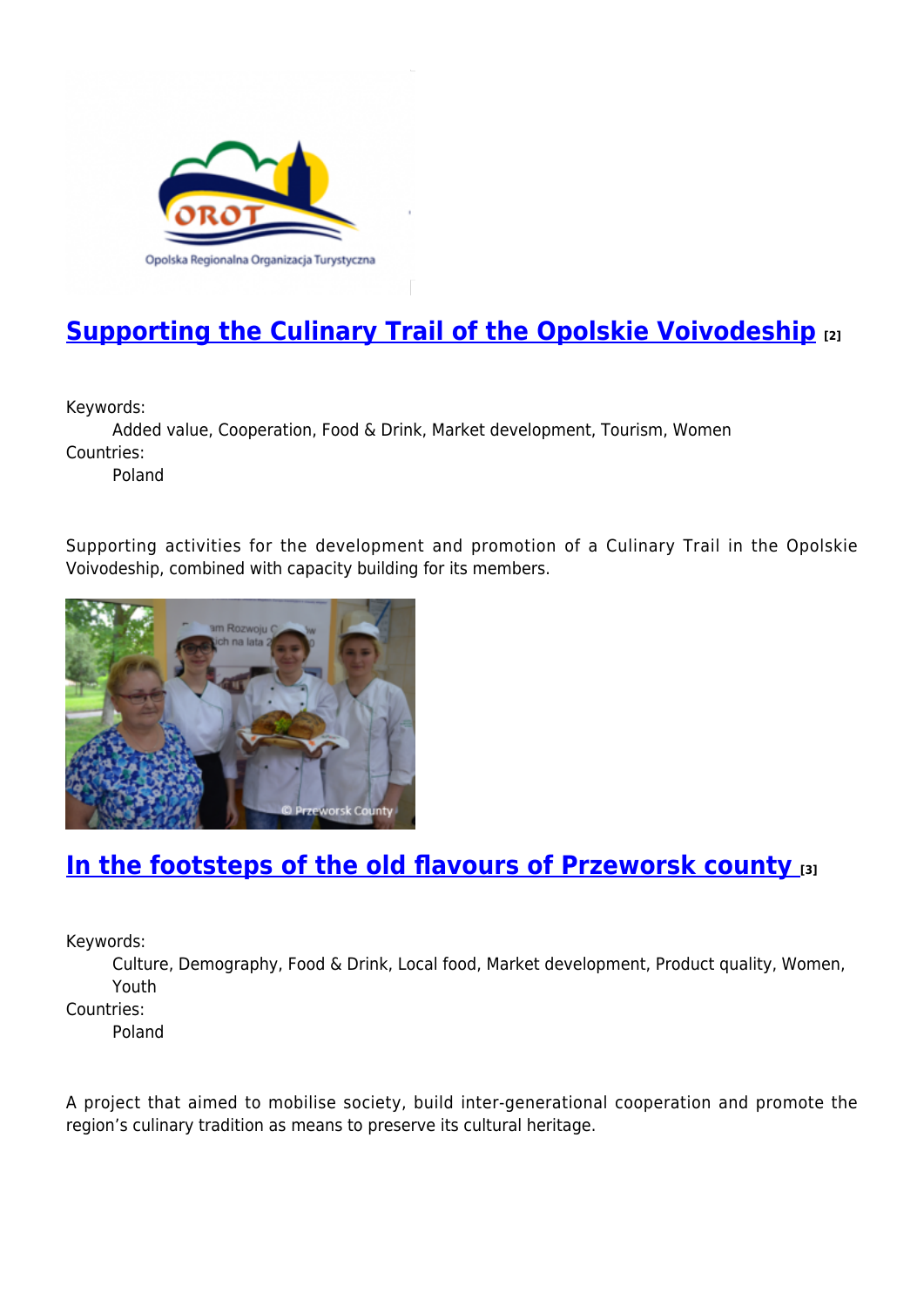

# **[Exploring low carbon emission solutions in agriculture](https://enrd.ec.europa.eu/projects-practice/exploring-low-carbon-emission-solutions-agriculture_en) [4]**

Keywords:

Agriculture, Animal husbandry, Climate change adaptation, Cooperation, GHG & ammonia emissions

Countries:

Poland

Bringing together public authorities, research institutes and farmers to explore low carbon emission production models in agriculture.



**[Our village Orzechowo](https://enrd.ec.europa.eu/projects-practice/our-village-orzechowo_en) [5]**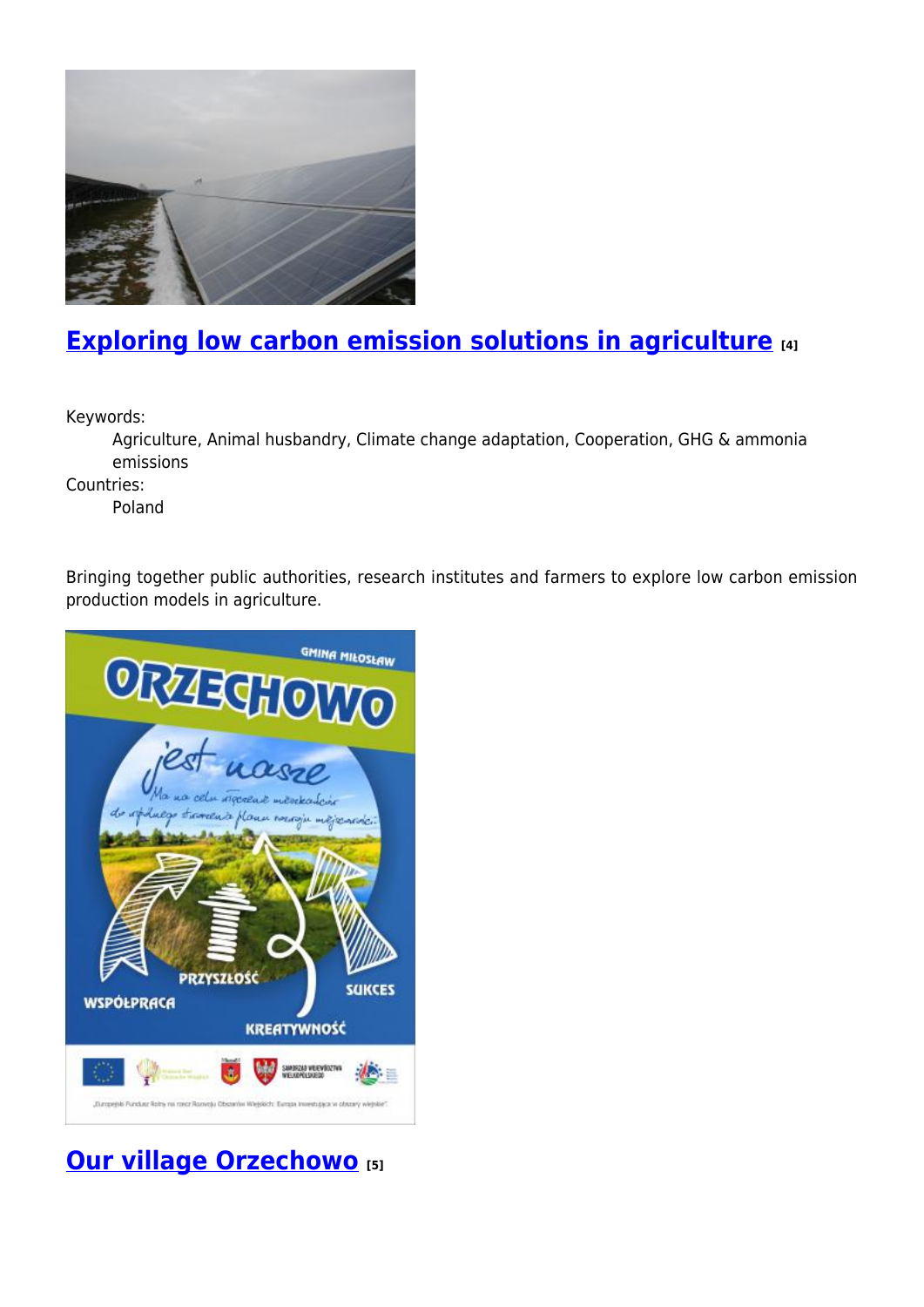Keywords: Culture, Local Development Strategy, Rural services Countries: Poland

A bottom-up project that mobilised the inhabitants of a small town to create their own development plan.



# **[Exchanging experiences on food hygiene and safety for](https://enrd.ec.europa.eu/projects-practice/exchanging-experiences-food-hygiene-and-safety-small-scale-food-processing_en) [small scale food processing](https://enrd.ec.europa.eu/projects-practice/exchanging-experiences-food-hygiene-and-safety-small-scale-food-processing_en) [6]**

Keywords: Education & lifelong learning, Local food Countries: Poland

A study tour in Italy and Austria enabled representatives of sanitary and epidemiological stations to gain new knowledge and exchange experiences on how to best supervise small-scale local food production.

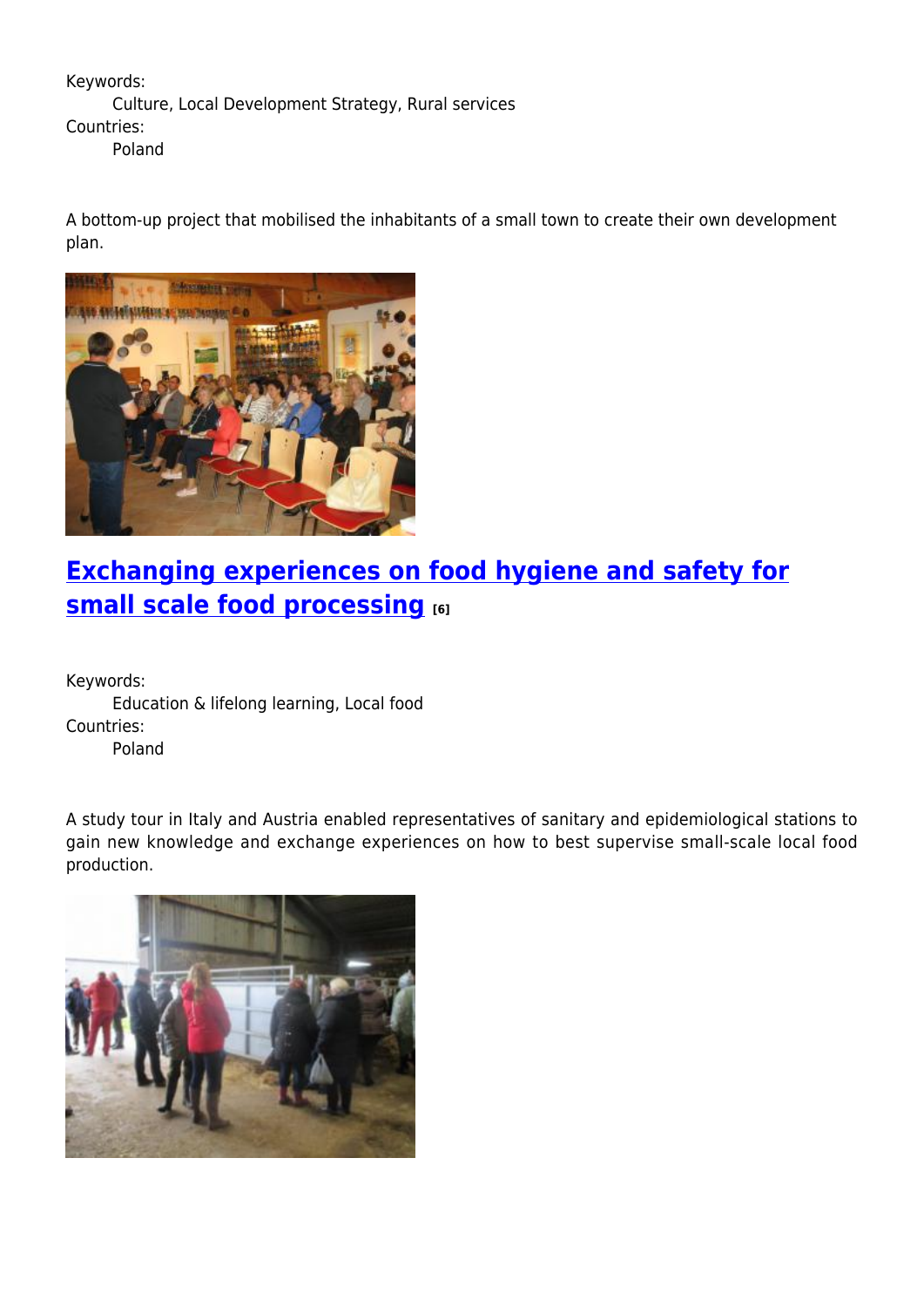## **[Using the technical assistance measure to organise a study](https://enrd.ec.europa.eu/projects-practice/using-technical-assistance-measure-organise-study-tour-organic-farming_en) [tour on organic farming](https://enrd.ec.europa.eu/projects-practice/using-technical-assistance-measure-organise-study-tour-organic-farming_en) [7]**

Keywords:

Education & lifelong learning, Organic farming, Vocational training & skills acquisition, Young farmers

Countries:

Poland

The regional rural network of Silesia in Poland organised a study tour for its members in Scotland to raise awareness and improve their skills on organic farming.



# **[Creating the Vistula valley cultural and culinary brand](https://enrd.ec.europa.eu/projects-practice/creating-vistula-valley-cultural-and-culinary-brand_en) [8]**

Keywords:

Added value, Diversification, Information & promotion activities, Local food, Tourism Countries:

Poland

EU funding conrtibuted to create and promote a new cultural and culinary brand for the attractive Vistula valley in Poland, helping the region to entice tourists.